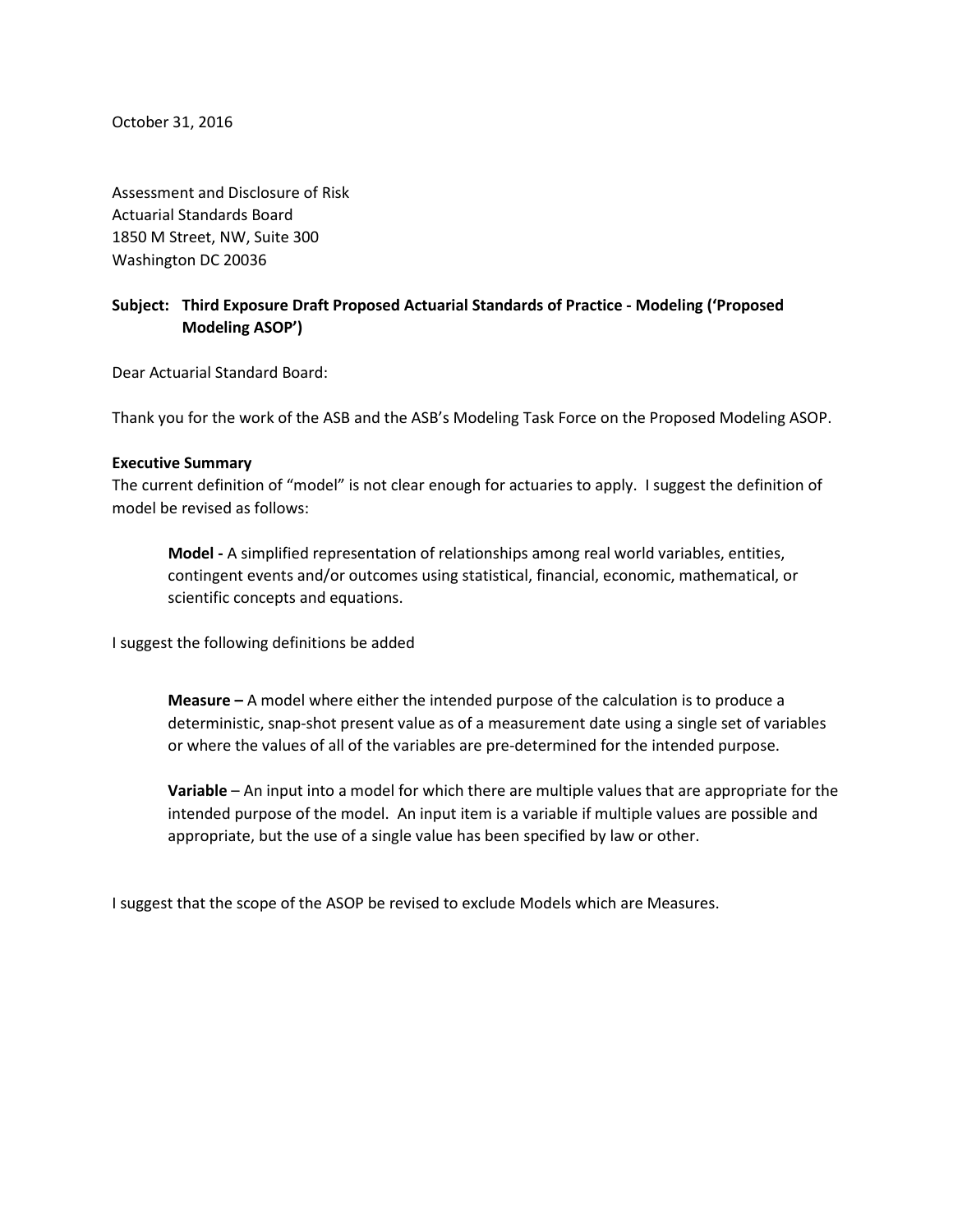## **Revisions to Definition**

The definition of "model" from the Proposed Modeling ASOP is as follows:

**Model -** A simplified representation of relationships among real world variables, entities, or events using statistical, financial, economic, mathematical, or scientific concepts and equations. Models are used to help explain a system, to study the effects of different parts of a system, and to derive estimates and guide decisions. A model consists of three components: an information input component, which delivers assumptions, parameters and data to the model; a processing component, which transforms inputs into estimates; and an output component, which translates the estimates into useful business information. A model evolves through a life cycle as follows: (1) a specification phase, (2) an implementation phase, and (3) a production phase, that consists of one or more model runs.

To make the definition clearer, it would be helpful if the definition included a reference to "contingent events" instead of "events". Additionally, the definition would be clearer if it referenced outcomes. I believe many pension models would be focused on the relationship between outcomes and variables. Also, it would be clearer if all explanatory text were removed from the definition. Lastly, I suggest that the concept of a "Measure" be incorporated and that the scope be modified to exclude models that are measures. The combination of these changes would make the definition clearer.

## **Additional Definitions**

The definition of the "model" would be clarified by defining certain terms that are used within the definition of model.

- **Measure -** As currently written, the scope of the ASOP can be read as so broad as to encompass almost all actuarial present value calculations. By incorporating the concept of a "Measure" the scope of the ASOP is more limited and focused on models which will benefit from the Proposed Modeling ASOP.
- **Variables –** An input item can be globally a variable but with respect to a particular assignment there may only be one correct value for that variable. For example, a pension actuary may have software that allows the actuary to convert a monthly annuity amount to the lump sum optional form of payment. Globally, the participant data and plan provisions (including actuarial equivalence assumptions) are input items for software. But, with respect to an individual with a given measurement date, there is only one correct set of inputs that will produce and document the individual's correct optional lump sum payment. Thus, with respect to the intended purpose of the lump sum calculation the value for all variables is pre-determined – only knowable input items.

Providing a definition of variable that makes it clear that an item is not a variable if there is only correct value for the intended purpose would cut down on confusion regarding the definition of model. If there are no variables, contingent events or entities, then the actuarial services do not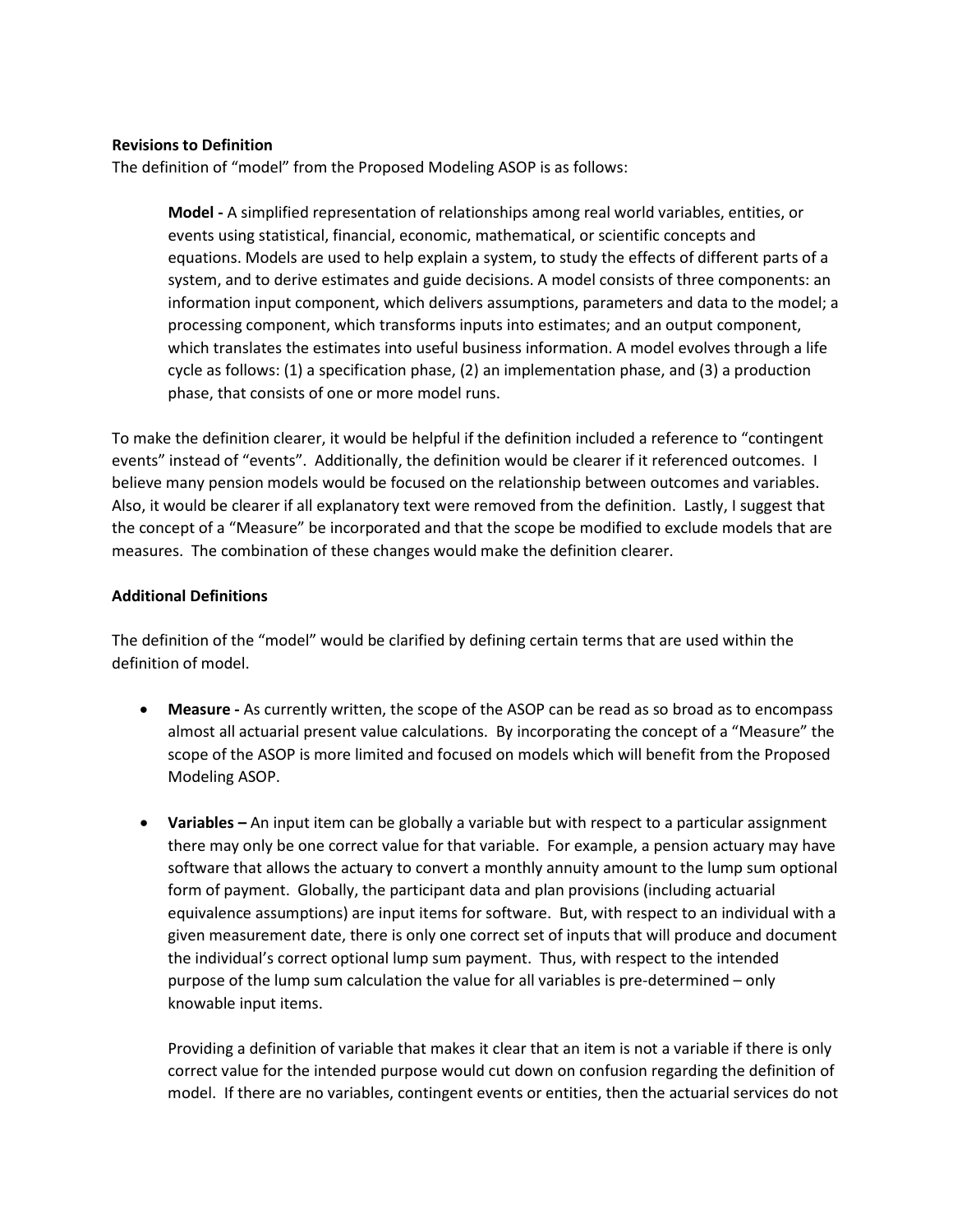involve a model. It would also make it clear to pension actuaries that individual benefit calculations are not models, but that other relatively straightforward present value calculations could be models depending on their intended purpose.

• **Estimates** – Some actuaries read the definition of model so broadly as to interpret any present value calculation as a model. For example, some pension actuaries would read the current definition of model to include the calculation of funding target for an IRC Section 430 valuation because the funding target itself could be construed as an estimate of a plan's obligations. However, I believe that funding target is a statutorily defined measure of a plan's obligations. The funding target is a deterministic, snap-shot calculation where the funding method and certain assumptions are defined in law. Law dictates how the remaining assumptions should be chosen. If independent actuaries were to use the same plan provisions, participant data and assumptions, they would be expected to arrive at very similar results. Thus the calculation of funding target is not a model.

I believe actuarial services would only involve a model with respect to funding target if the actuarial services produced estimates of funding target such as a multi-year projection of the funding target or a sensitivity analysis of funding target. Clarifying the definition of estimates to make clearer which reading is meant would be very helpful.

A definition of "estimates" may not be needed if the explanatory text is removed or otherwise clarified.

• **Entities** – I do not know what "entities" means in the context of this definition. A definition would be appreciated.

## **Explanatory Text**

The first sentence appears to be the definition and the additional sentences appear to be explanatory text, but this is not 100% clear. For example, is it necessary to satisfy the description in the second sentence to be a model? Is it necessary that the result be "useful business information" to be a model? It would be helpful if it was clearer which part of the text is definition and which part of the text is explanatory.

From the second, third and fourth sentences, it is not clear if the nature of the services, the purpose of the actuarial services or the process of the actuarial services is more important in determining whether or not those actuarial services are a model. For example, could two actuaries perform the exact same services, but whether or not the services is a model depend on the intended use for the work product?

The definition may be clearer if all explanatory text were deleted or moved to another section of the ASOP. In addition to making the definition clearer it may allow for the ASOP to include certain practicespecific information.

## **Pension Work Product**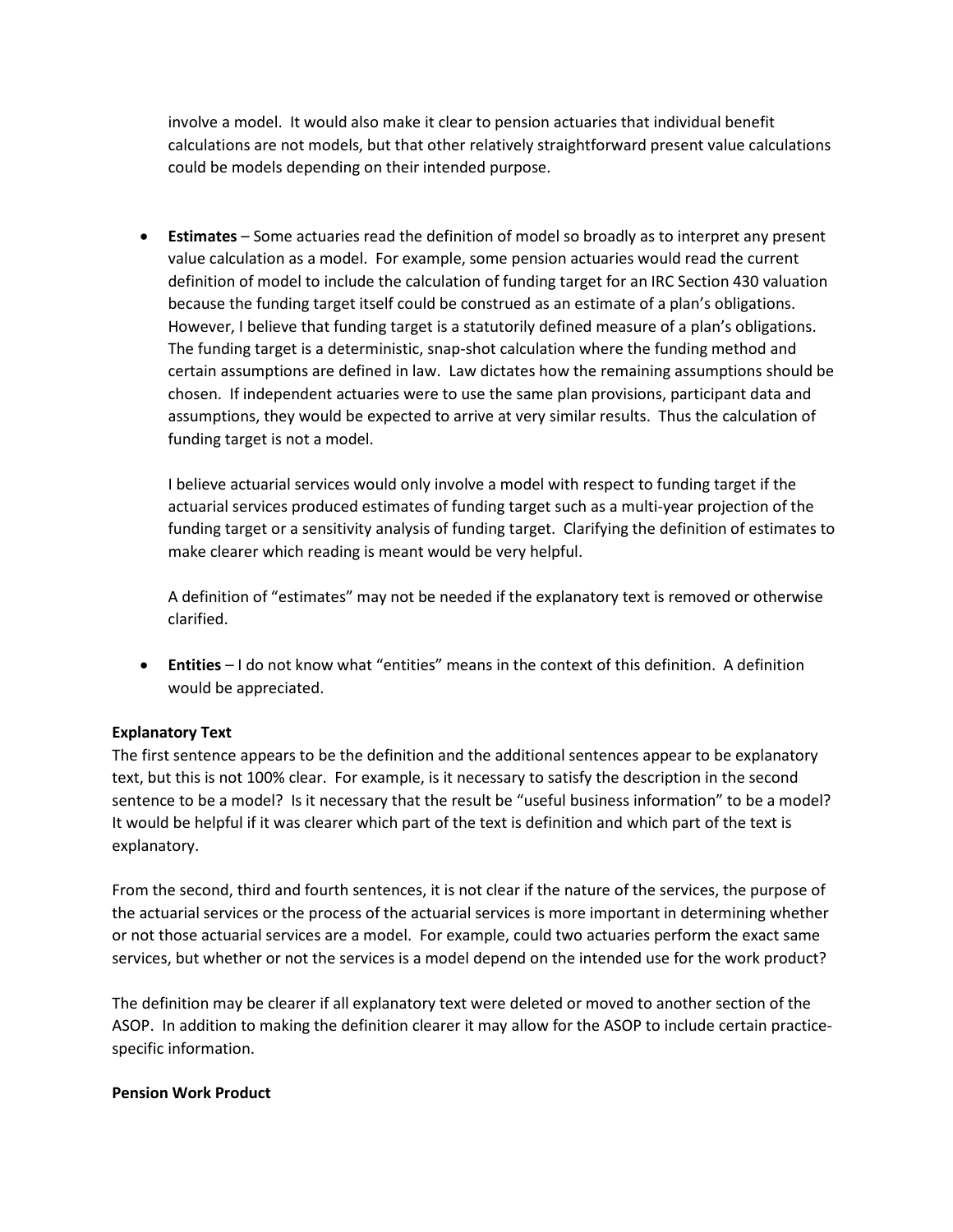I am having trouble understanding which pension work products are models under the definition in the Proposed Modeling ASOP. To illustrate my confusion, below I describe two work product and my confusion.

- **Lump Sum Benefit Calculations** The determination of a lump sum benefit as an optional form of benefit payment in some ways appears to meet the requirements to be a model and in other ways it does not. I do not believe that the conversion of an annuity benefit to a lump sum optional benefit form of payment should be a model to the ASOP. It should be a measure and outside the scope of the Proposed Modeling ASOP.
	- o The calculation represents a simplified relationship between variables using mathematical equations. The variables are the plan terms (including the assumptions defined in the plan), the participant election and the participant's data. The simplified relationship is the lump sum value compared to the annuity. Does this conform to the ASOP's meaning of "variable" and "relationship"?
	- o The conversion of the annuity benefit to a lump sum is the basis of an extremely important decision and thus the calculations guide a decision.
	- o The calculation involves three phases: a specification phase, an implementation phase and a production phase.
	- o The conversion of an annuity benefit to a lump sum does not produce useful business information nor does it produces estimates.
	- o Arguably, if multiple actuaries performed the same calculations, they would come up with extremely similar results.
	- o Does the determination of whether the lump sum benefit calculation is a model turn on the complexity of the calculations, how the assumptions are chosen or the number of possible results?
	- o How is the conclusion about a lump sum benefit calculation distinguished from or harmonized with very similar present value calculations provided in domestic relations actions or other litigation?
	- $\circ$  How is the conclusion about a lump sum benefit calculation distinguished from or harmonized with from target liability calculations which are the sum of individual present value calculations?
- **IRC Section 430 Funding Calculations** The majority of pension actuaries with whom I spoke concluded that a Section 430 valuation is a model; however, I did not sense a great deal of conviction with respect to their decision. I concluded that an IRC Section 430 valuation is not a model based upon the following: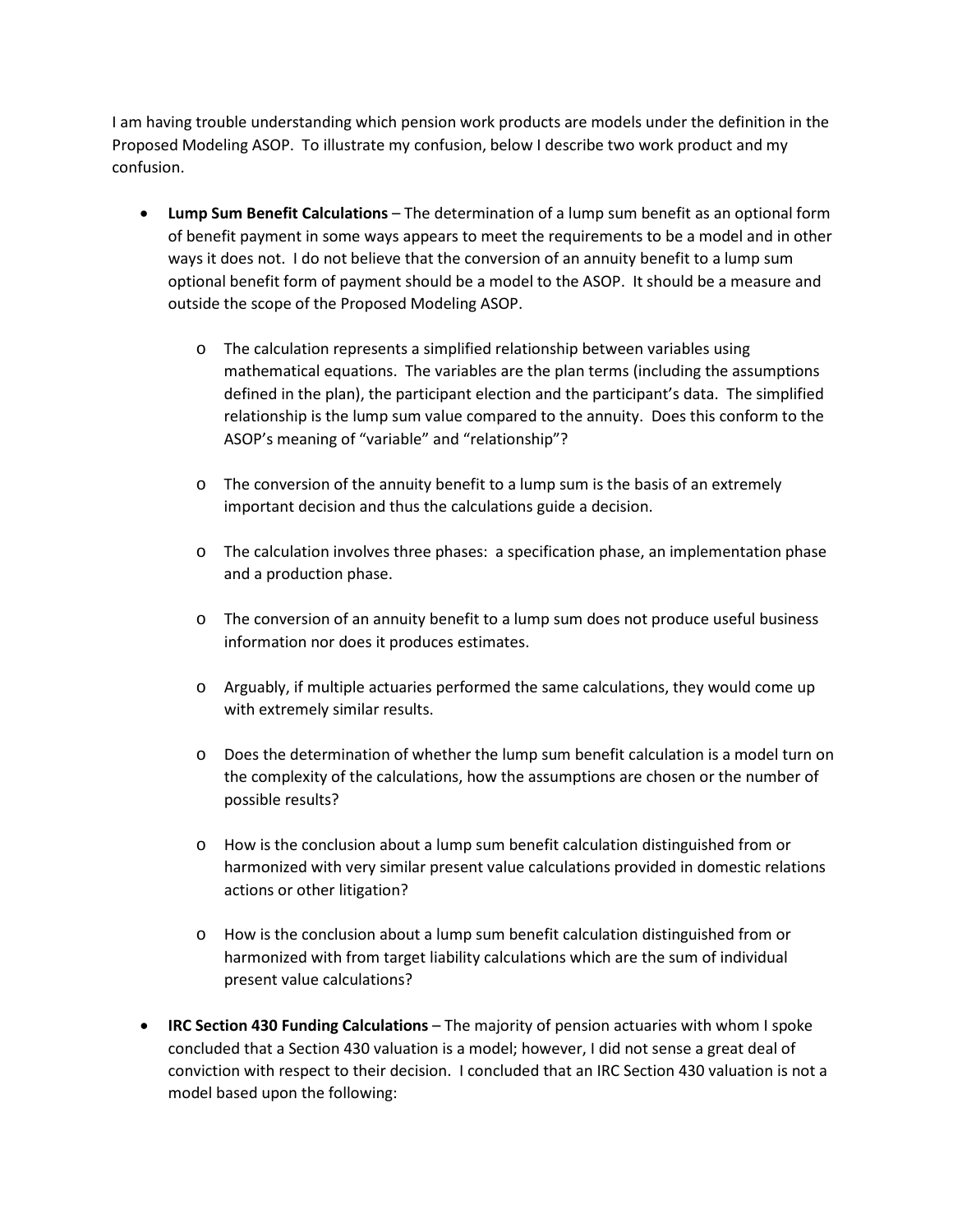- o The purpose of the Section 430 valuation is to calculate the minimum required contribution under the Internal Revenue Code. The purpose of the valuation is not to represent a system, explain a system, study part of a system, derive estimates or guide decisions.
- $\circ$  The implementation phase does not produce estimates it produces the target liability, the target liability normal cost, the minimum required contribution and other key results.
- o The valuation may or may not produce useful business information depending on the plan sponsor's funding policy.
- o How is the conclusion about 430 funding calculations distinguished from or harmonized with the development of recommended contributions?
- o How is the conclusion about 430 funding calculations distinguished from or harmonized with FAS calculations?

Funding target should be a measure and outside the scope of the Proposed Modeling ASOP.

I do believe a deterministic or stochastic five year projection of minimum required contributions would involve a model that is not a measure. If such services are provided, the purpose would appear to provide useful business information and estimates would be produced.

## Furth**er Guidance**

While I appreciate that the ASOP cannot list all work products that are actuarial models, it would be helpful if there was an appendix identifying work products from each practice area and an explanation of why or why not the work product is model. From a sample list in an appendix, actuaries can use their professional judgment to extrapolate.

If an appendix is not possible, it would be helpful if the ASB Pension Committee reviewed or re-reviewed the Proposed Modeling ASOP against common pension work products to ensure that they agreed on how it would be applied to common pension work products, that there are appropriate differentiations between work products that are and are not models and that the definition of model is workable.

#### **Actuarial Services**

Some of the recommended practices in the Proposed Modeling ASOP should apply to all actuarial services without reference to whether those actuarial services involve a model. For example, Section 3.2 could be reworked and appropriately apply to all actuarial services. As I reviewed Section 3.2 and thought about my own practice, I agreed that it was appropriate that I should take steps to understand the working and limitations of software that I license for actuarial calculations even if I did not feel those services were a model.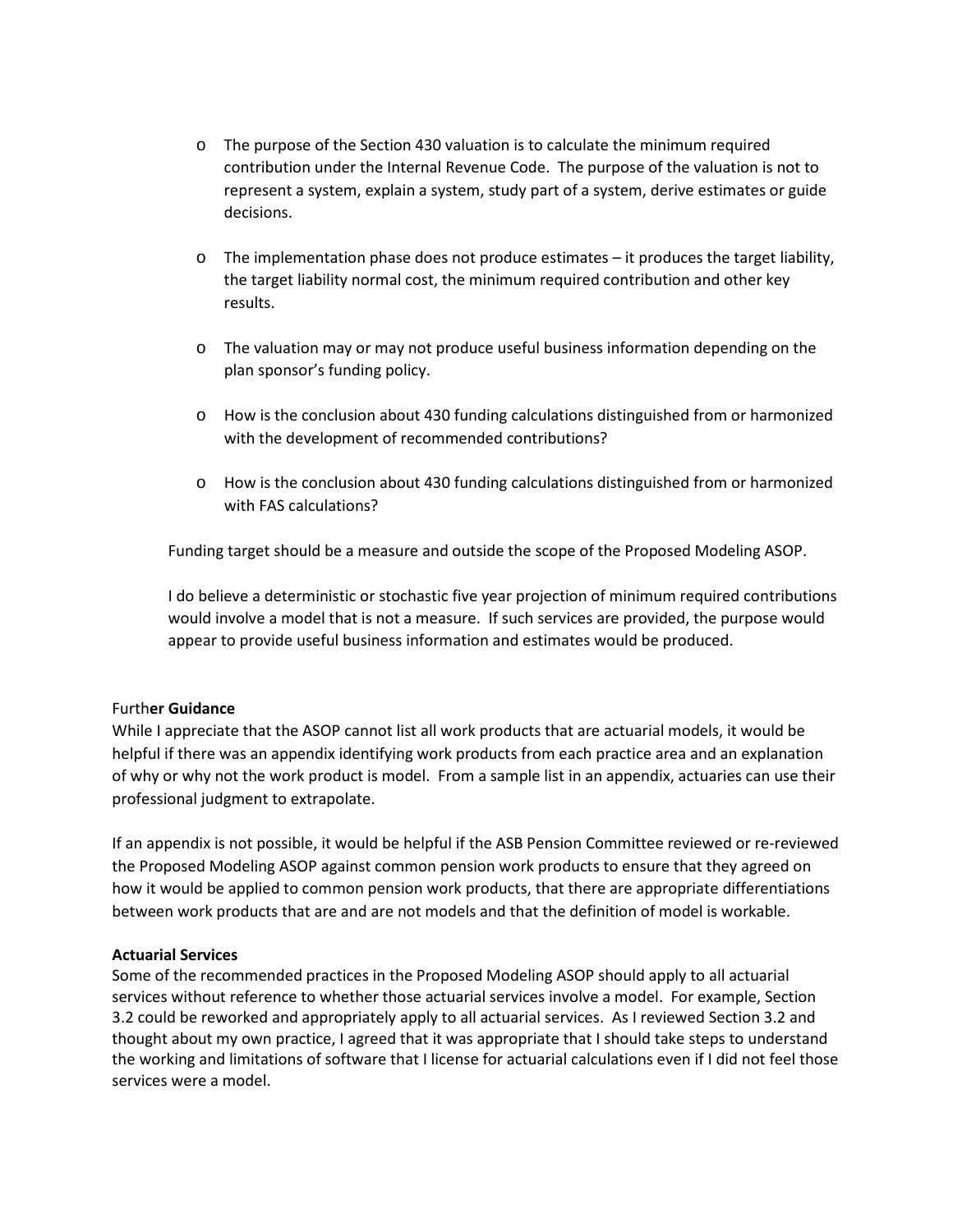A more workable approach may be to divide the Proposed Modeling ASOP into two ASOPs: an ASOP that provides guidance on recommended practices that apply to all actuarial services and a second ASOP that applies to modeling.

### **Conclusion**

It is difficult to fully assess the Proposed Risk ASOP when there is confusion about the definition of "model". I understand that issuing exposure drafts is extremely labor-intensive and time-consuming for the ASB and its committees, but I recommend that a fourth exposure draft be issued so that all interested parties may review the standard with a "final" definition of "model."

Thank you for the opportunity to provide comments. I hope my comments are helpful. If they will be accepted, I may wish to submit additional comments after the deadline. While several months have already been provided, I have gained a much deeper understanding of the issues as I have had a chance to discuss the issues with colleagues. And, of course, much of this discussion occurred near the deadline and I am still digesting the views of my colleagues.

My practice area is pension and the focus of my practice is on micro to small private-employer pension plans. My comments are my individual comments and do not represent any organization.

Sincerely,

-DocuSigned by: karen.Smith

-15F9AE9E3C0945C... Karen Smith